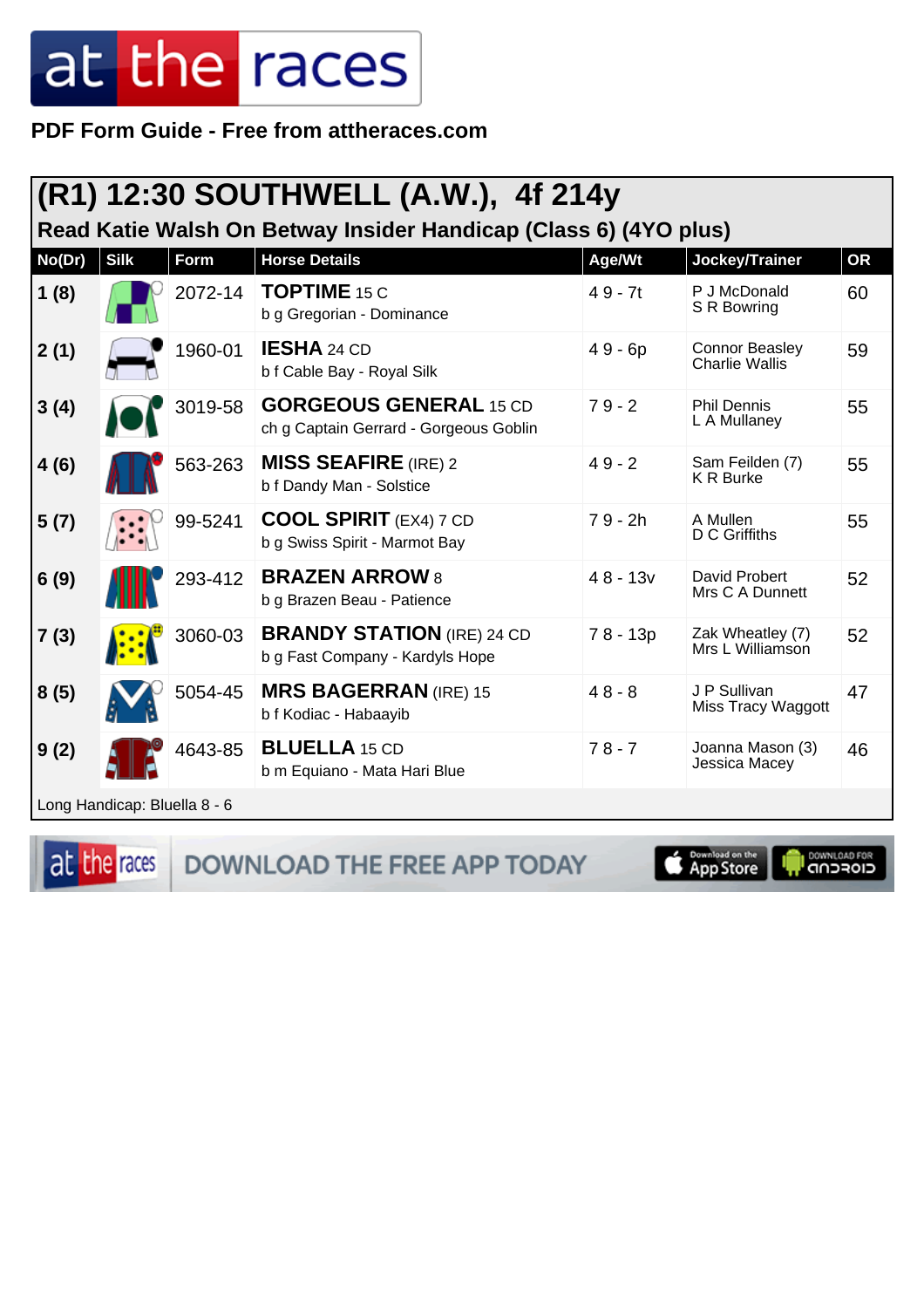PDF Form Guide - Free from attheraces.com

| (R2) 13:00 SOUTHWELL (A.W.), 4f 214y<br><b>Betway Classified Stakes (Class 6) (4YO plus)</b> |             |          |                                                                    |            |                                                |           |
|----------------------------------------------------------------------------------------------|-------------|----------|--------------------------------------------------------------------|------------|------------------------------------------------|-----------|
| No(Dr)                                                                                       | <b>Silk</b> | Form     | <b>Horse Details</b>                                               | Age/Wt     | Jockey/Trainer                                 | <b>OR</b> |
| 1(4)                                                                                         |             | 45546-6  | <b>ARZAAK</b> (IRE) 23 CD<br>br g Casamento - Dixieland Kiss       | $89 - 2b$  | <b>Connor Beasley</b><br><b>Charlie Wallis</b> | 46        |
| 2(3)                                                                                         |             | 7461-12  | <b>BLACKCURRENT</b> 23 CD<br>b g Kuroshio - Mamounia               | $69 - 2p$  | D Swift<br>A D Brown                           | 50        |
| 3(12)                                                                                        |             | 620-092  | <b>CAPTAIN RYAN 17 D</b><br>b g Captain Gerrard - Ryan's Quest     | $119 - 2$  | K Shoemark<br>Geoffrey Deacon                  | 47        |
| 4(6)                                                                                         |             | $09-0$   | <b>DIAMOND MEMORIES 32</b><br>b f Due Diligence - Shaws Diamond    | $49 - 2t1$ | Cam Hardie<br>D Shaw                           | 30        |
| 5(7)                                                                                         |             | 9886-00  | <b>GOSSIP 3 CD</b><br>b m Exceed and Excel - Al Sharood            | $59 - 2p$  | Jonathan Fisher (5)<br>S Dixon                 | 50        |
| 6(11)                                                                                        |             | 8767-43  | <b>LORNA COLE (IRE) 17 D</b><br>gr m Lethal Force - Suedehead      | $69 - 2v$  | Joanna Mason (3)<br><b>Charlie Wallis</b>      | 46        |
| 7(5)                                                                                         |             | 77-5447  | <b>LOUIS TREIZE</b> (IRE) 21 BF<br>ch g Slade Power - Black Rodded | $69 - 2ht$ | D C Costello<br>Rebecca Menzies                | 49        |
| 8(10)                                                                                        |             | 96809-6  | <b>MAKYON</b> (IRE) 18 D<br>b g Make Believe - Mise                | $59 - 2p1$ | David Probert<br>M D I Usher                   | 43        |
| 9(2)                                                                                         |             | 378-676  | <b>MANSFIELD 15 D</b><br>b g Exceed and Excel - Jane Austen        | $99 - 2$   | Faye McManoman<br>(3)<br>Mrs Barclay           | 42        |
| 10(9)                                                                                        |             | 6501-87  | <b>PAPAS GIRL (IRE) 24 CD BF</b><br>b f Mehmas - Sunny Harbor      | $49 - 2$   | <b>Christian Howarth</b><br>(7)<br>J S Moore   | 50        |
| 11(1)                                                                                        |             | 290-322  | <b>RHUBARB 8</b><br>b m Nayef - Cockney Fire                       | $59 - 2$   | Josephine Gordon<br>R J Price                  | 47        |
| 12(8)                                                                                        |             | $9 - 80$ | TRULIE GOOD 15<br>b f Heeraat - Exceedingly Good                   | $49 - 2$   | P J McDonald<br>S R Bowring                    | 41        |

at the races DOWNLOAD THE FREE APP TODAY

**Completed on the** 

**I DOWNLOAD FOR**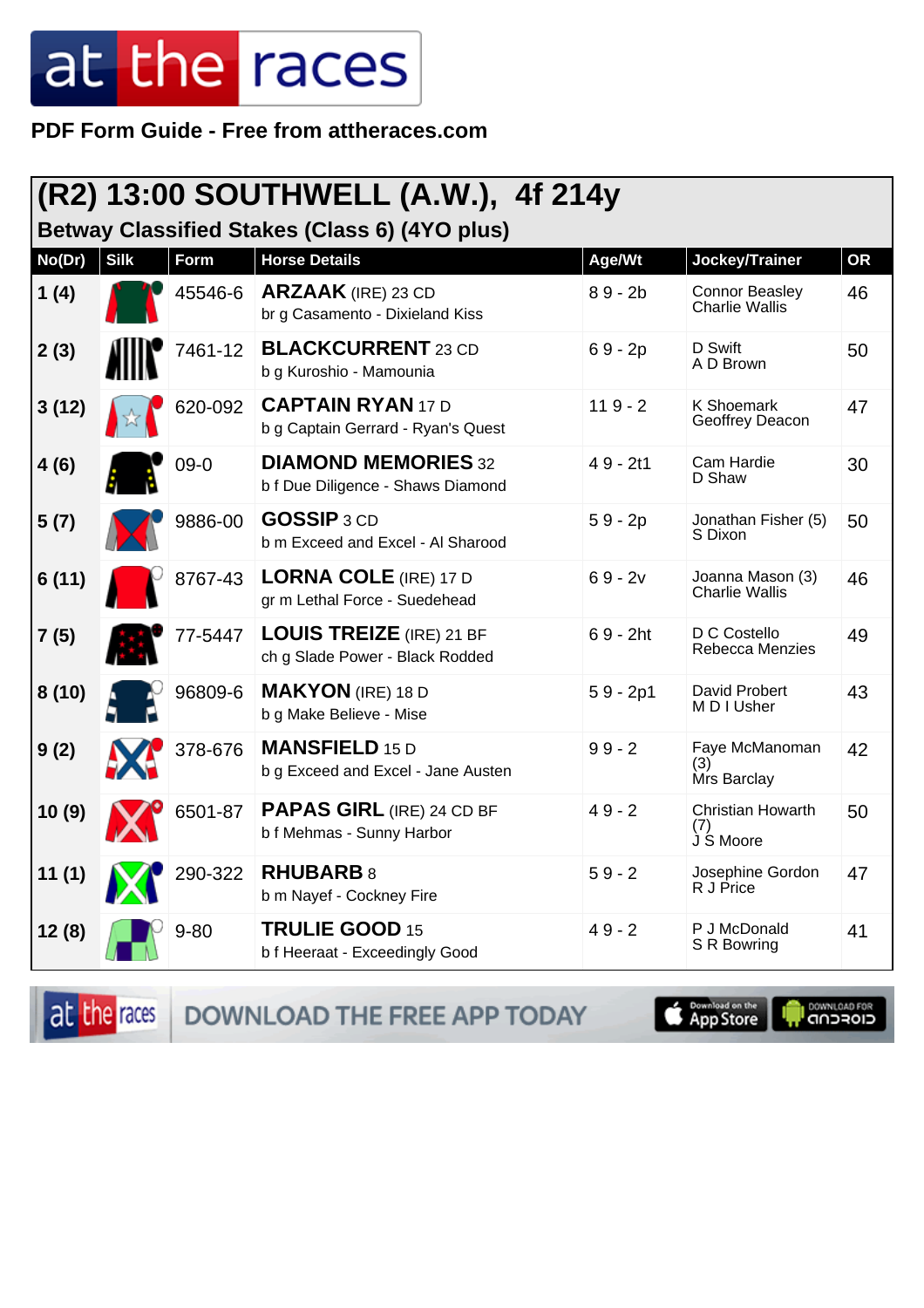**PDF Form Guide - Free from attheraces.com**

#### **(R1) 13:10 KEMPTON, 2m**

**Join Racing TV Now Conditional Jockeys' Mares' Handicap Hurdle (Class 4) (4YO plus)**

| <b>No</b>               | <b>Silk</b> | <b>Form</b> | <b>Horse Details</b>                                                  | Age/Wt     | Jockey/Trainer                     | <b>OR</b> |
|-------------------------|-------------|-------------|-----------------------------------------------------------------------|------------|------------------------------------|-----------|
| $\mathbf 1$             |             | 3-13451     | YAUTHYM (GER) 94 D<br>b m Authorized - Ymlaen                         | $611 - 12$ | Liam Harrison (3)<br>F O'Brien     | 115       |
| $\overline{2}$          |             | 9-61111     | <b>LIME DROP</b> (FR) 28 D<br>ch m Martaline - Lady Drop              | $611 - 5$  | Ben Godfrey<br>H D Daly            | 108       |
| $\overline{3}$          |             | 476-22      | <b>GLOBAL FAMENGLORY (IRE) 76</b><br>b m Fame And Glory - Noble Pearl | $611 - 3$  | <b>Jack Andrews</b><br>D Skelton   | 106       |
| $\overline{\mathbf{4}}$ |             | 2-3134      | <b>SOMEWHAT CLOUDY (IRE) 53 BF</b><br>b m Presenting - Clara Mc Cloud | $611 - 1$  | Peter Kavanagh (6)<br>D McCain Jnr | 104       |
| 5                       |             | 23F4U2      | <b>SARCEAUX</b> (FR) 36<br>gr m Rajsaman - Sainte Adresse             | $510 - 5$  | <b>Fergus Gillard</b><br>Mrs Dunn  | 94        |

**ATR VERDICT:** YAUTHYM could hardly have been more impressive when scoring at Hereford last time and, with ground conditions in her favour again, connections appear to have found their mare a really good opening to strike again. Lime Drop is progressive and won't go down without a fight in her attempt to complete a five-timer, but she has gone up some 28lb in the weights. Global Famenglory is another to take seriously.

**Top Tip:** YAUTHYM (1) **Watch out for:** LIME DROP (2)



at the races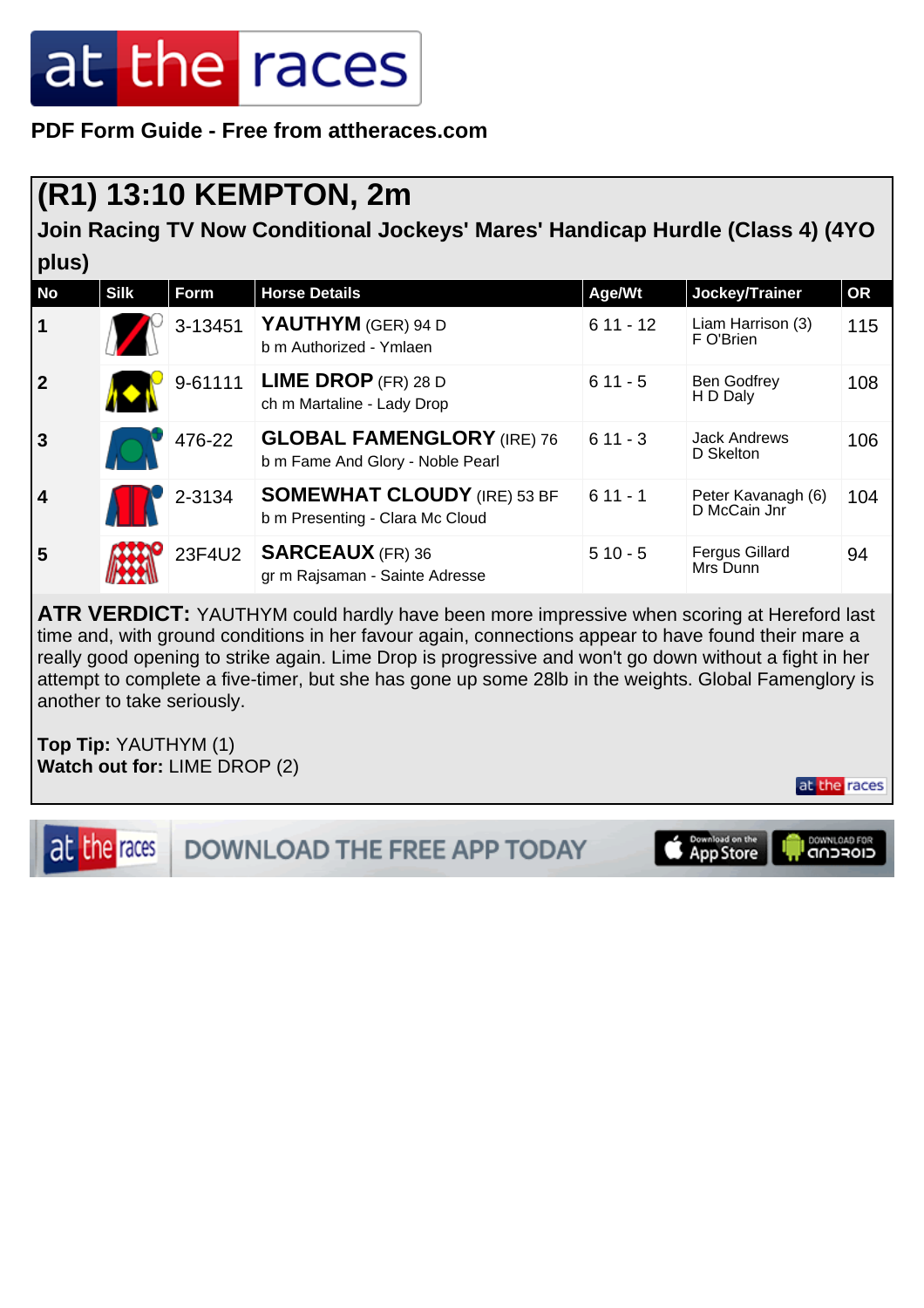**PDF Form Guide - Free from attheraces.com**

#### **(R3) 13:35 SOUTHWELL (A.W.), 1m 13y**

**Coral Proud To Support British Racing Maiden Stakes (GBB Race) (Class 5) (3YO only)**

| No(Dr)     | <b>Silk</b> | <b>Form</b> | <b>Horse Details</b>                                                 | Age/Wt     | Jockey/Trainer                                     | <b>OR</b> |
|------------|-------------|-------------|----------------------------------------------------------------------|------------|----------------------------------------------------|-----------|
| 1(9)       |             | 84          | <b>COME ON JOHN (IRE) 15</b><br>b g Kodiac - Miss Glitters           | $39 - 5$   | Jason Hart<br>R G Fell                             |           |
| 2(5)       |             | 8625-       | <b>DE VEGA'S WARRIOR (IRE) 117</b><br>b g Lope De Vega - Oh Sedulous | $39 - 5t$  | Theodore Ladd (3)<br>M Appleby                     | 85        |
| 3(1)       |             | $5 - 4$     | <b>GOVERNMENT</b> (IRE) 33 BF<br>gr g Caravaggio - Love And Laughter | $39 - 5v1$ | Cieren Fallon<br>Hugo Palmer                       |           |
| 4(8)       |             | $9 - 3$     | <b>ILLUMINATED 29</b><br>b c Muhaarar - Wowcha                       | $39 - 5$   | Jack Mitchell<br>R Varian                          |           |
| 5(7)       |             |             | <b>KENILWORTH KING (USA)</b><br>b c Kitten's Joy - Uniformly Yours   | $39 - 5$   | <b>K Shoemark</b><br>W Jarvis                      |           |
| 6(11)      |             | $7 - 3$     | <b>KINGWELL 33</b><br>b c Kingman - Frenzified                       | $39 - 5$   | <b>Connor Beasley</b><br>Mrs I Gansera-<br>leveque |           |
| 7(2)       |             | 3           | MESBAR 13<br>b g Markaz - Baqqa                                      | $39 - 5b$  | Liam Wright (7)<br>Darryll Holland                 |           |
| 8(3)       |             | $4-$        | <b>RAVENSWING</b> (IRE) 119<br>gr c Dark Angel - Future Generation   | $39 - 5$   | <b>Kevin Stott</b><br>K A Ryan                     |           |
| 9(6)       |             |             | <b>TARBAAN (IRE)</b><br>ch g Tamayuz - Rocana                        | $39 - 5$   | C Lee<br>Amy Murphy                                |           |
| 10(4)      |             | 4-0         | <b>NATIONAL CHARTER (IRE) 29</b><br>b f Lawman - Debuetantin         | $39 - 0$   | Tom Marquand<br>W J Haggas                         |           |
| 11<br>(10) |             | 9           | <b>WILLOW PILLOW</b> (IRE) 14<br>gr f Zoffany - Divine promesse      | $39 - 0$   | A Mullen<br>J Mackie                               |           |

at the races

DOWNLOAD THE FREE APP TODAY